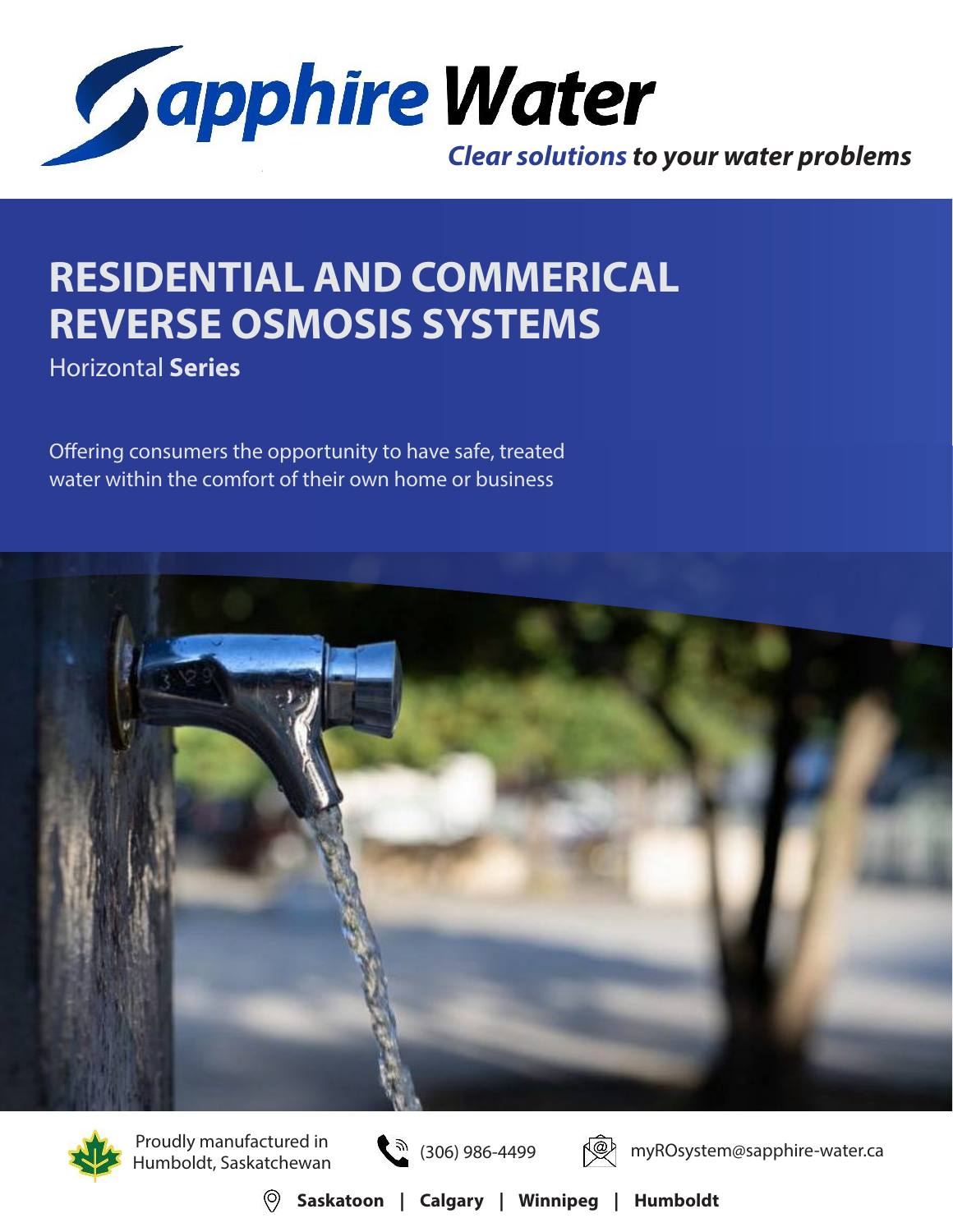## **DRO4040-10**

| Membrane<br><b>Quantity</b> | <b>Permeate</b><br><b>Flow Range</b> | <b>Maximum</b><br><b>Operating Pressure</b> | Array | <b>Dimensions</b><br>Height   Width   Depth    | <b>Estimated</b><br><b>Shipping Weight</b> |
|-----------------------------|--------------------------------------|---------------------------------------------|-------|------------------------------------------------|--------------------------------------------|
| 10                          | $6 - 8$<br><b>USGPM</b>              | $250$ psi                                   | 2:2:1 | Inches: 63   34   104<br>Mm: 1594   865   2640 | 175 lbs<br>$(79 \text{ kqs})$              |

## **STANDARD OFFERINGS**

### On-Skid Mechanical Equipment:

- o Frame: Carbon steel
- o Stainless Steel High Pressure Recirculation & **Concentrate Piping**
- o Stainless Steel Pre-Filter Housing and Cartridges
- o Low Energy, High Recovery RO Membranes
- o Fiberglass Membrane Vessels
- o On-Skid Booster Pump (5 HP)
- o Raw and Permeate Pressure Switches
- o Pre-Filter, Post-Filter, Inter-Stage, Permeate and Concentrate Pressure Gauges
- o Inlet, Concentrate, CIP Cleaning, and Permeate Divert Solenoid Valves

### On-Skid Electrical Equipment:

- o Microprocessor Controller
- o 208V, Three Phase Power
	- *\* Electrical connections provided by others*

### Chemical Equipment:

o Anti-Scalant Dosing Pump and Day Tank *\* Shipped loose*

### Installation Requirements:

- o **Feed Pressure Supply Range:** 20-40 psi
- o **Inlet Connection:** 1" NPT
- o **Permeate Connection:** 1" NPT
- o **Concentrate Connection:** 1" NPT
- o **Proper Electrical Connections**

*\* Expected operating pressures and flow set points can be shared if lab water quality is provided. Predicted system flow rate is based on membrane manufacturer specifications and nominal conditions. Membrane production varies with water quality, operating pressure, temperature, pH, and recovery. Anti-scalant chemical injection required.* 



- Clean-in-Place System
- Clean-in-Place Heater (kW)
- Granular Activated Carbon (GAC)
- Re-pressurization System
- TDS and Feed Conductivity
- Alternative Voltage: 575V, 3P
- Stenner Dosing Pumps
- Custom Membranes
- Calcite Contactor
- Spare Set of Membranes
- Spare Cartridges
- On-Site Commissioning and Training
- CSA Certification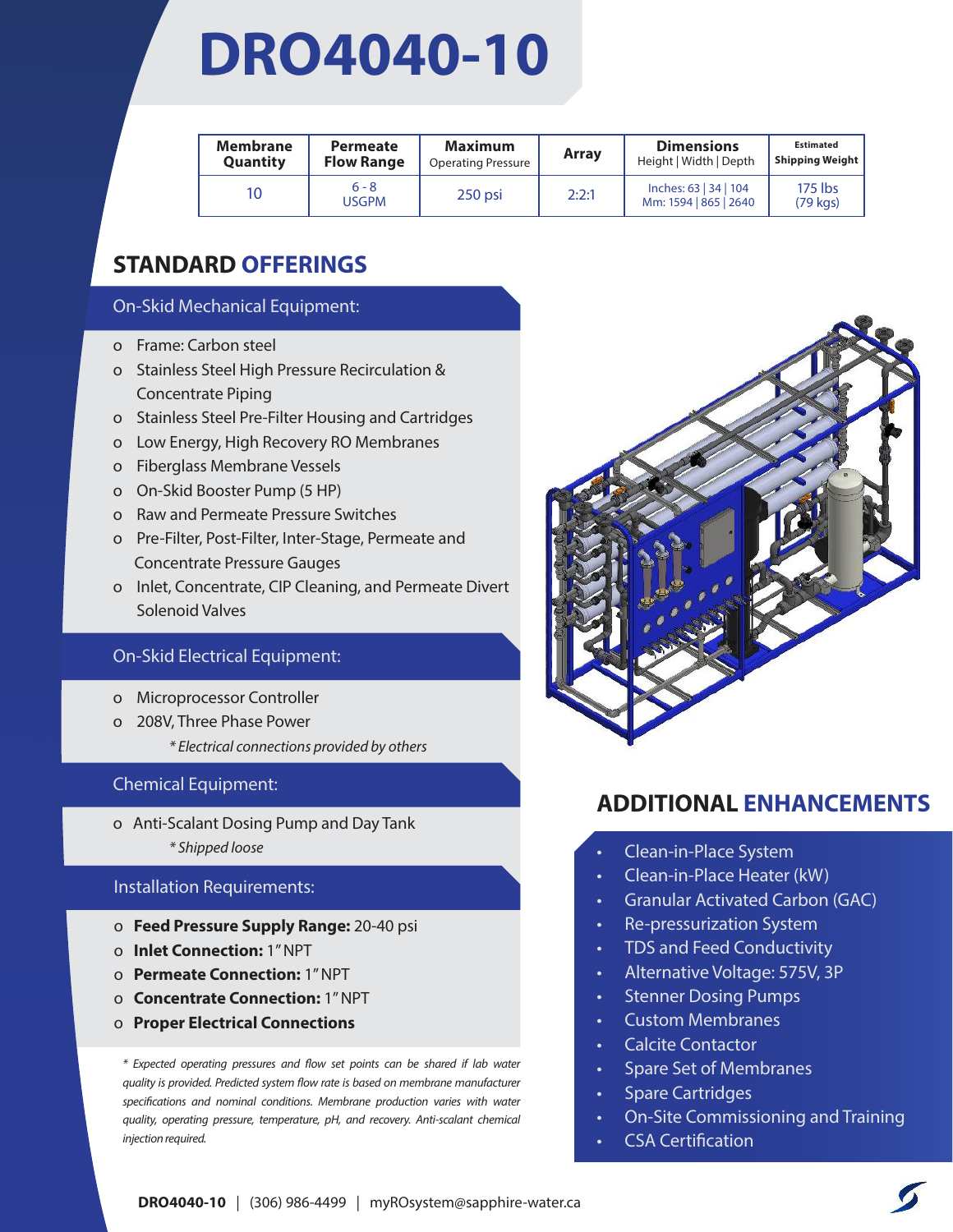# **DRO4040-15**

| Membrane        | Permeate                 | Maximum                   | <b>Array</b> | <b>Dimensions</b>                              | <b>Estimated</b>              |
|-----------------|--------------------------|---------------------------|--------------|------------------------------------------------|-------------------------------|
| <b>Quantity</b> | <b>Flow Range</b>        | <b>Operating Pressure</b> |              | Height   Width   Depth                         | <b>Shipping Weight</b>        |
| 15              | $9 - 12$<br><b>USGPM</b> | $250$ psi                 | 2:2:1        | Inches: 63   32   137<br>Mm: 1600   825   3485 | 175 lbs<br>$(79 \text{ kgs})$ |



## **ADDITIONAL ENHANCEMENTS**

- Clean-in-Place System
- Clean-in-Place Heater (kW)
- Granular Activated Carbon (GAC)
- Re-pressurization System
- TDS and Feed Conductivity
- Alternative Voltage: 575V, 3P
- Stenner Dosing Pumps
- Custom Membranes
- Calcite Contactor
- Spare Set of Membranes
- Spare Cartridges
- On-Site Commissioning and Training
- CSA Certification

## **STANDARD OFFERINGS**

#### On-Skid Mechanical Equipment:

- o Frame: Carbon steel
- o Stainless Steel High Pressure Recirculation & Concentrate Piping
- o Stainless Steel Pre-Filter Housing and Cartridges
- o Low Energy, High Recovery RO Membranes
- o Fiberglass Membrane Vessels
- o On-Skid Booster Pump (7.5 HP)
- o Raw and Permeate Pressure Switches
- o Pre-Filter, Post-Filter, Inter-Stage, Permeate and Concentrate Pressure Gauges
- o Inlet, Concentrate, CIP Cleaning, and Permeate Divert Solenoid Valves

## On-Skid Electrical Equipment:

- o Microprocessor Controller
- o 208V, Three Phase Power *\* Electrical connections provided by others*

### Chemical Equipment:

o Anti-Scalant Dosing Pump and Day Tank *\* Shipped loose*

### Installation Requirements:

- o **Feed Pressure Supply Range:** 20-40 psi
- o **Inlet Connection:** 1" NPT
- o **Permeate Connection:** 1" NPT
- o **Concentrate Connection:** 1" NPT
- o **Proper Electrical Connections**

*\* Expected operating pressures and flow set points can be shared if lab water quality is provided. Predicted system flow rate is based on membrane manufacturer specifications and nominal conditions. Membrane production varies with water quality, operating pressure, temperature, pH, and recovery. Anti-scalant chemical injection required.*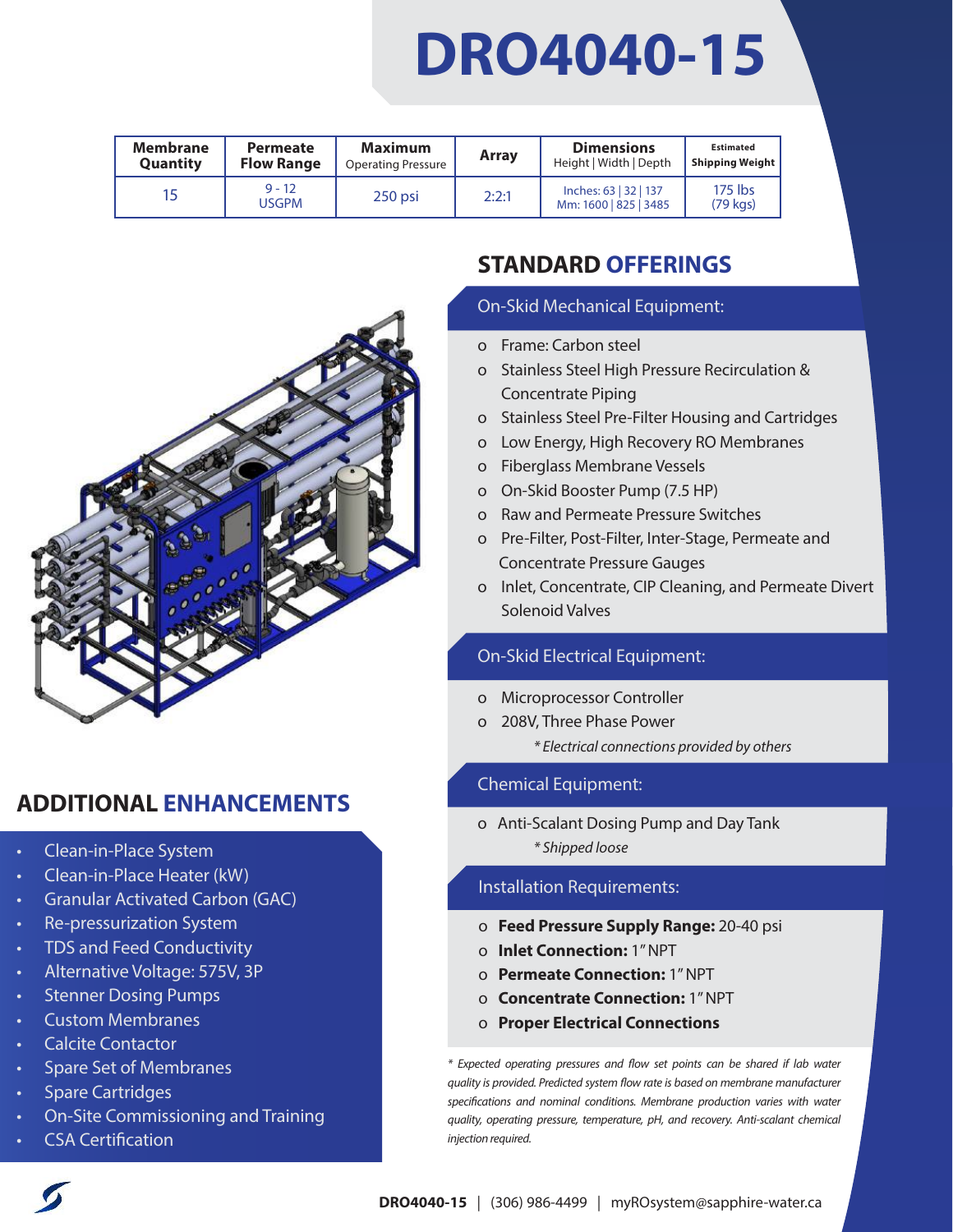## **DRO4040-21**

| Membrane<br>Quantity | Permeate<br><b>Flow Range</b> | <b>Maximum</b><br><b>Operating Pressure</b> | Array | <b>Dimensions</b><br>Height   Width   Depth    | <b>Estimated</b><br><b>Shipping Weight</b> |
|----------------------|-------------------------------|---------------------------------------------|-------|------------------------------------------------|--------------------------------------------|
| 21                   | $12 - 17$<br><b>USGPM</b>     | $250$ psi                                   | 3:2:2 | Inches: 64   34   140<br>Mm: 1625   865   3538 | 175 lbs<br>$(79 \text{ kg})$               |

## **STANDARD OFFERINGS**

### On-Skid Mechanical Equipment:

- o Frame: Carbon steel
- o Stainless Steel High Pressure Recirculation & **Concentrate Piping**
- o Stainless Steel Pre-Filter Housing and Cartridges
- o Low Energy, High Recovery RO Membranes
- o Fiberglass Membrane Vessels
- o On-Skid Booster Pump (7.5 HP)
- o Raw and Permeate Pressure Switches
- o Pre-Filter, Post-Filter, Inter-Stage, Permeate and Concentrate Pressure Gauges
- o Inlet, Concentrate, CIP Cleaning, and Permeate Divert Solenoid Valves

### On-Skid Electrical Equipment:

- o Microprocessor Controller
- o 208V, Three Phase Power
	- *\* Electrical connections provided by others*

### Chemical Equipment:

o Anti-Scalant Dosing Pump and Day Tank *\* Shipped loose*

### Installation Requirements:

- o **Feed Pressure Supply Range:** 20-40 psi
- o **Inlet Connection:** 11/2" NPT
- o **Permeate Connection:** 11/2" NPT
- o **Concentrate Connection:** 11/2" NPT
- o **Proper Electrical Connections**

*\* Expected operating pressures and flow set points can be shared if lab water quality is provided. Predicted system flow rate is based on membrane manufacturer specifications and nominal conditions. Membrane production varies with water quality, operating pressure, temperature, pH, and recovery. Anti-scalant chemical injection required.* 



- Clean-in-Place System
- Clean-in-Place Heater (kW)
- Granular Activated Carbon (GAC)
- Re-pressurization System
- TDS and Feed Conductivity
- Alternative Voltage: 575V, 3P
- Stenner Dosing Pumps
- Custom Membranes
- Calcite Contactor
- Spare Set of Membranes
- Spare Cartridges
- On-Site Commissioning and Training
- **CSA Certification**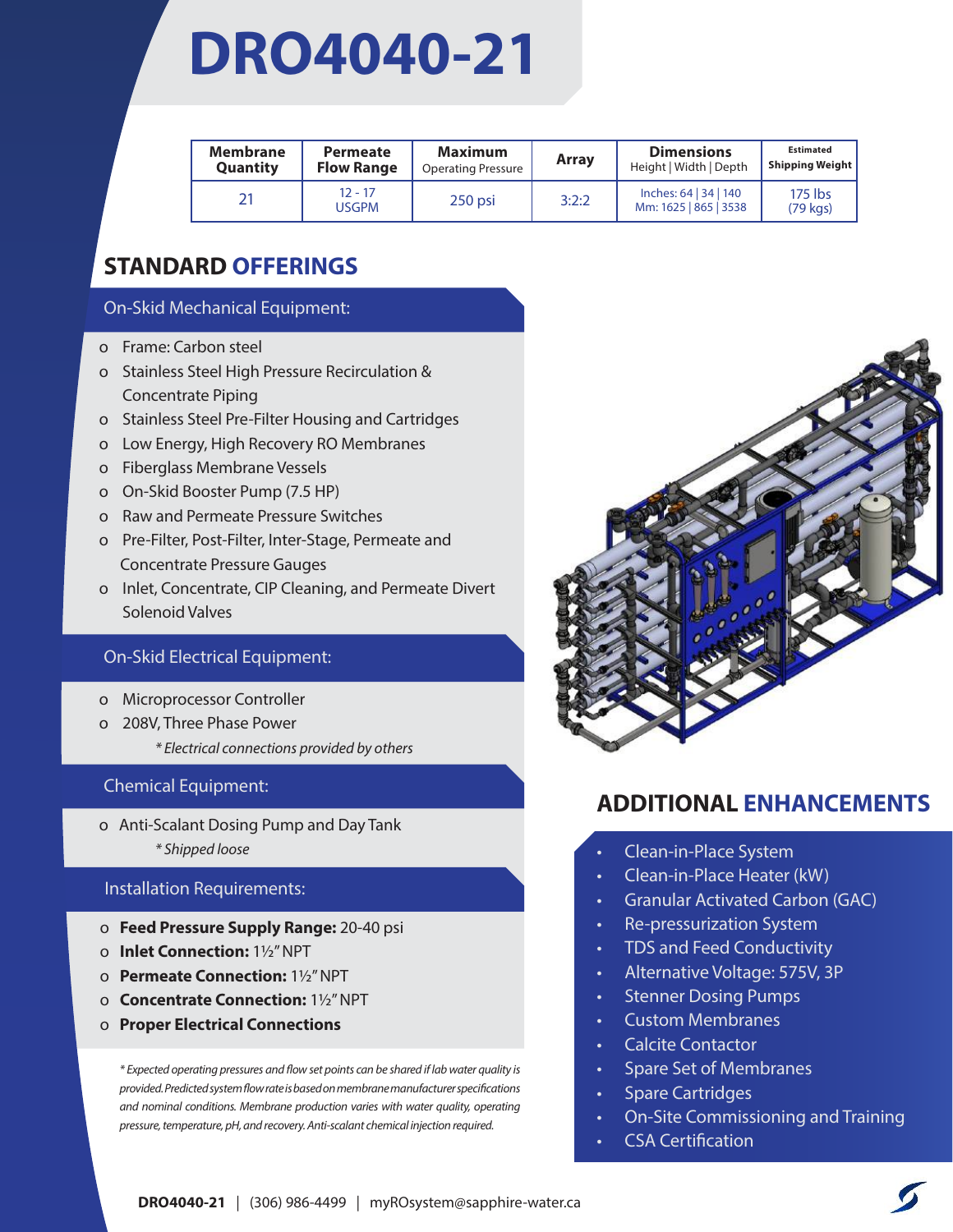## **DRO8040-6**

| <b>Membrane</b> | Permeate                  | Maximum                   | Array | <b>Dimensions</b>                               | <b>Estimated</b>             |
|-----------------|---------------------------|---------------------------|-------|-------------------------------------------------|------------------------------|
| Quantity        | <b>Flow Range</b>         | <b>Operating Pressure</b> |       | Height   Width   Depth                          | <b>Shipping Weight</b>       |
|                 | $17 - 25$<br><b>USGPM</b> | $250$ psi                 | 1:1   | Inches: 68   44   151<br>Mm: 1733   1118   3835 | 175 lbs<br>$(79 \text{ kg})$ |

Ī



## **ADDITIONAL ENHANCEMENTS**

- Clean-in-Place System
- Clean-in-Place Heater (kW)
- Granular Activated Carbon (GAC)
- Re-pressurization System
- TDS and Feed Conductivity
- Alternative Voltage: 575V, 3P
- Stenner Dosing Pumps
- Custom Membranes
- Calcite Contactor
- Spare Set of Membranes
- Spare Cartridges
- On-Site Commissioning and Training
- CSA Certification

## **STANDARD OFFERINGS**

### On-Skid Mechanical Equipment:

- o Frame: Carbon steel
- o Stainless Steel High Pressure Recirculation & o Concentrate Piping
- o Stainless Steel Pre-Filter Housing and Cartridges
- o Low Energy, High Recovery RO Membranes
- o Fiberglass Membrane Vessels
- o On-Skid Booster Pump (15 HP)
- o Raw and Permeate Pressure Switches
- o Pre-Filter, Post-Filter, Inter-Stage, Permeate and Concentrate Pressure Gauges
- o Inlet, Concentrate, CIP Cleaning, and Permeate Divert Solenoid Valves

## On-Skid Electrical Equipment:

- o Microprocessor Controller
- o 208V, Three Phase Power
	- *\* Electrical connections provided by others*

## Chemical Equipment:

o Anti-Scalant Dosing Pump and Day Tank *\* Shipped loose*

## Installation Requirements:

- o **Feed Pressure Supply Range:** 20-40 psi
- o **Inlet Connection:** 11/2" NPT
- o **Permeate Connection:** 11/2" NPT
- o **Concentrate Connection:** 11/2" NPT
- o **Proper Electrical Connections**

*\* Expected operating pressures and flow set points can be shared if lab water quality is provided. Predicted system flow rate is based on membrane manufacturer specifications and nominal conditions. Membrane production varies with water quality, operating pressure, temperature, pH, and recovery. Anti-scalant chemical injection required.*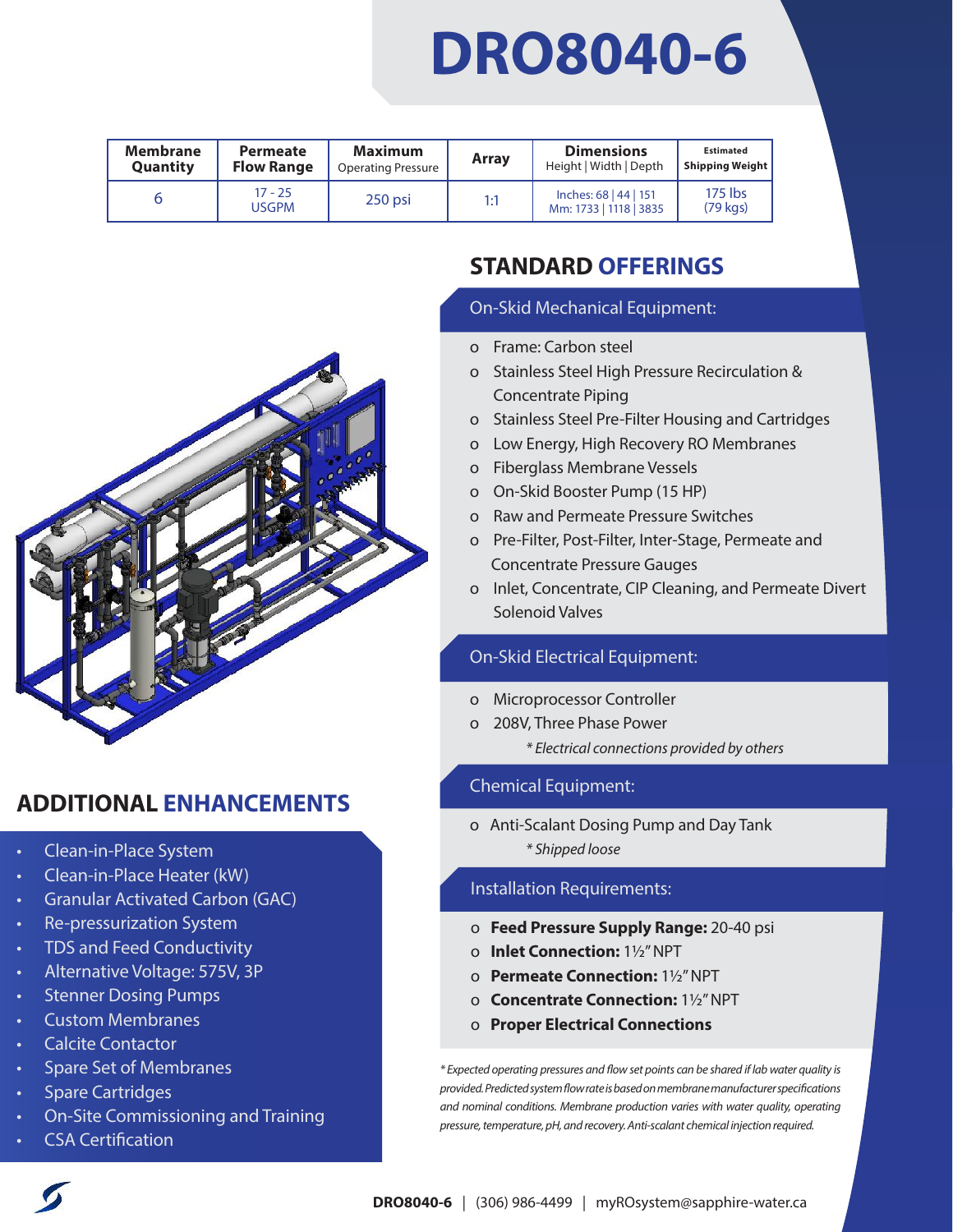## **DRO8040-9**

| <b>Membrane</b><br>Quantity | Permeate<br><b>Flow Range</b> | <b>Maximum</b><br><b>Operating Pressure</b> | <b>Array</b> | <b>Dimensions</b><br>Height   Width   Depth     | <b>Estimated</b><br><b>Shipping Weight</b> |
|-----------------------------|-------------------------------|---------------------------------------------|--------------|-------------------------------------------------|--------------------------------------------|
|                             | $25 - 35$<br>USGPM            | 250 psi                                     | 1:1:1        | Inches: 68   44   151<br>Mm: 1733   1118   3835 | 175 lbs<br>$(79 \text{ kg})$               |

## **STANDARD OFFERINGS**

### On-Skid Mechanical Equipment:

- o Frame: Carbon steel
- o Stainless Steel High Pressure Recirculation & **Concentrate Piping**
- o Stainless Steel Pre-Filter Housing and Cartridges
- o Low Energy, High Recovery RO Membranes
- o Fiberglass Membrane Vessels
- o On-Skid Booster Pump (15 HP)
- o Raw and Permeate Pressure Switches
- o Pre-Filter, Post-Filter, Inter-Stage, Permeate and Concentrate Pressure Gauges
- o Inlet, Concentrate, CIP Cleaning, and Permeate Divert Solenoid Valves

### On-Skid Electrical Equipment:

- o Microprocessor Controller
- o 208V, Three Phase Power
	- *\* Electrical connections provided by others*

### Chemical Equipment:

o Anti-Scalant Dosing Pump and Day Tank *\* Shipped loose*

### Installation Requirements:

- o **Feed Pressure Supply Range:** 20-40 psi
- o **Inlet Connection:** 11/2" NPT
- o **Permeate Connection:** 11/2" NPT
- o **Concentrate Connection:** 11/2" NPT
- o **Proper Electrical Connections**

*\* Expected operating pressures and flow set points can be shared if lab water quality is provided. Predicted system flow rate is based on membrane manufacturer specifications and nominal conditions. Membrane production varies with water quality, operating pressure, temperature, pH, and recovery. Anti-scalant chemical injection required.* 



- Clean-in-Place System
- Clean-in-Place Heater (kW)
- Granular Activated Carbon (GAC)
- Re-pressurization System
- TDS and Feed Conductivity
- Alternative Voltage: 575V, 3P
- Stenner Dosing Pumps
- Custom Membranes
- Calcite Contactor
- Spare Set of Membranes
- Spare Cartridges
- On-Site Commissioning and Training
- CSA Certification